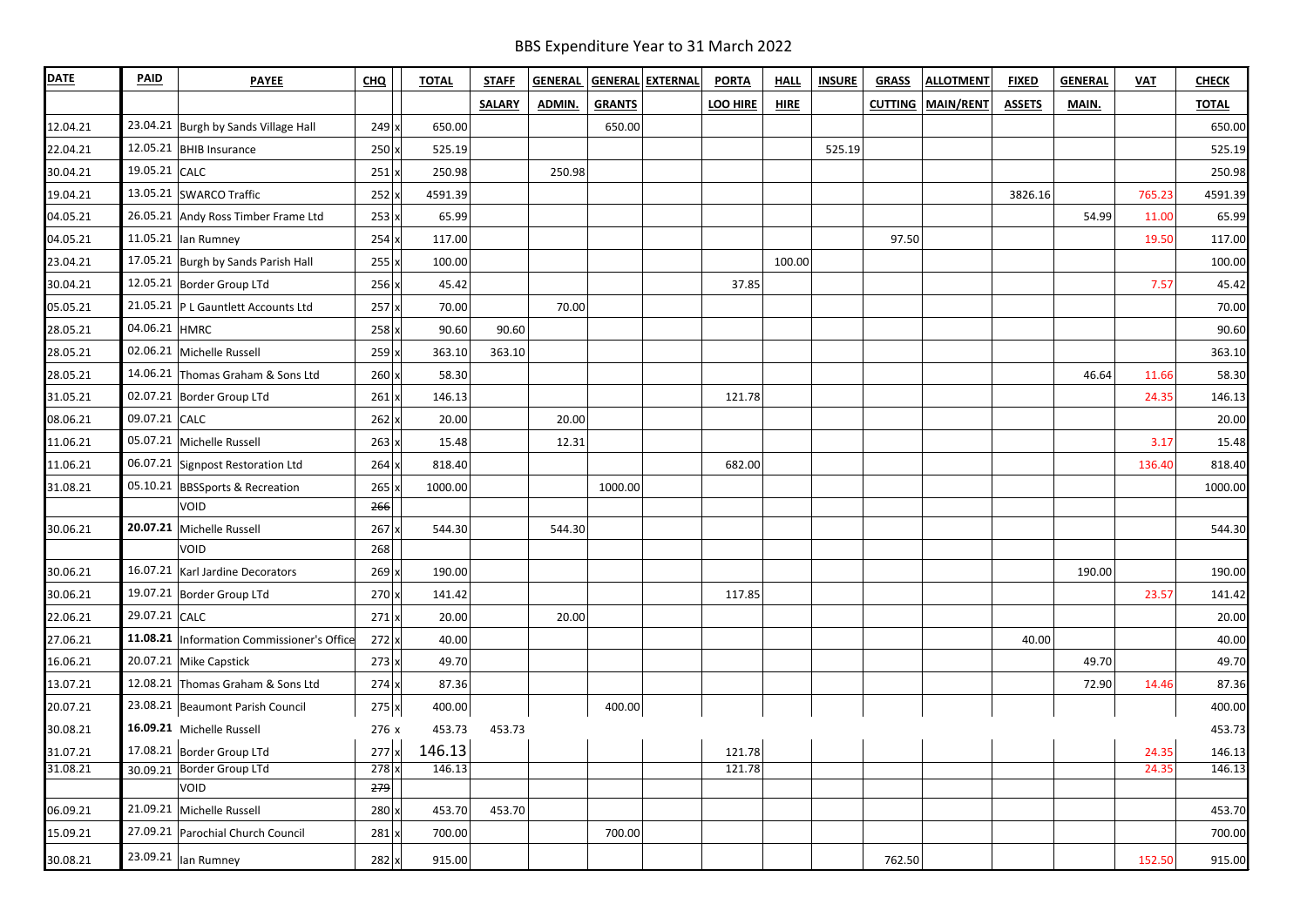## BBS Expenditure Year to 31 March 2022

| 15.09.21 | 27.09.21 Parochial Church Council | 283x    | 380.00   |         |        | 380.00  |         |         |        |        |        |        |         |        |         | 380.00   |
|----------|-----------------------------------|---------|----------|---------|--------|---------|---------|---------|--------|--------|--------|--------|---------|--------|---------|----------|
| 01.10.21 | 06.10.21 Viv Sealby               | 284x    | 1000.00  |         |        |         | 1000.00 |         |        |        |        |        |         |        |         | 1000.00  |
| 30.09.21 | 10.11.21 Border Group LTd         | $285$ x | 141.42   |         |        |         |         | 117.85  |        |        |        |        |         |        | 23.57   | 141.42   |
| 30.09.21 | 17.11.21 Michelle Russell         | $286$ x | 440.45   | 440.45  |        |         |         |         |        |        |        |        |         |        |         | 440.45   |
| 30.09.21 | 17.11.21 Michelle Russell         | $287$ x | 30.50    |         | 30.50  |         |         |         |        |        |        |        |         |        |         | 30.50    |
| 30.10.21 | 23.11.21 Border Group LTd         | $288$ x | 146.13   |         |        |         |         | 121.78  |        |        |        |        |         |        | 24.35   | 146.13   |
| 16.10.21 | 02.12.21 Mrs JE Read              | $289$ x | 150.00   |         |        |         |         |         |        |        |        | 150.00 |         |        |         | 150.00   |
| 31.10.21 | 18.11.21 Michelle Russell         | 290x    | 453.70   | 453.70  |        |         |         |         |        |        |        |        |         |        |         | 453.70   |
|          |                                   |         |          |         |        |         |         |         |        |        |        |        |         |        |         |          |
|          |                                   |         |          |         |        |         |         |         |        |        |        |        |         |        |         |          |
|          |                                   |         |          |         |        |         |         |         |        |        |        |        |         |        |         |          |
|          |                                   |         |          |         |        |         |         |         |        |        |        |        |         |        |         |          |
|          | Total                             |         | 15957.65 | 2255.28 | 948.09 | 3130.00 | 1000.00 | 1442.67 | 100.00 | 525.19 | 860.00 | 150.00 | 3866.16 | 414.23 | 1266.03 | 15957.65 |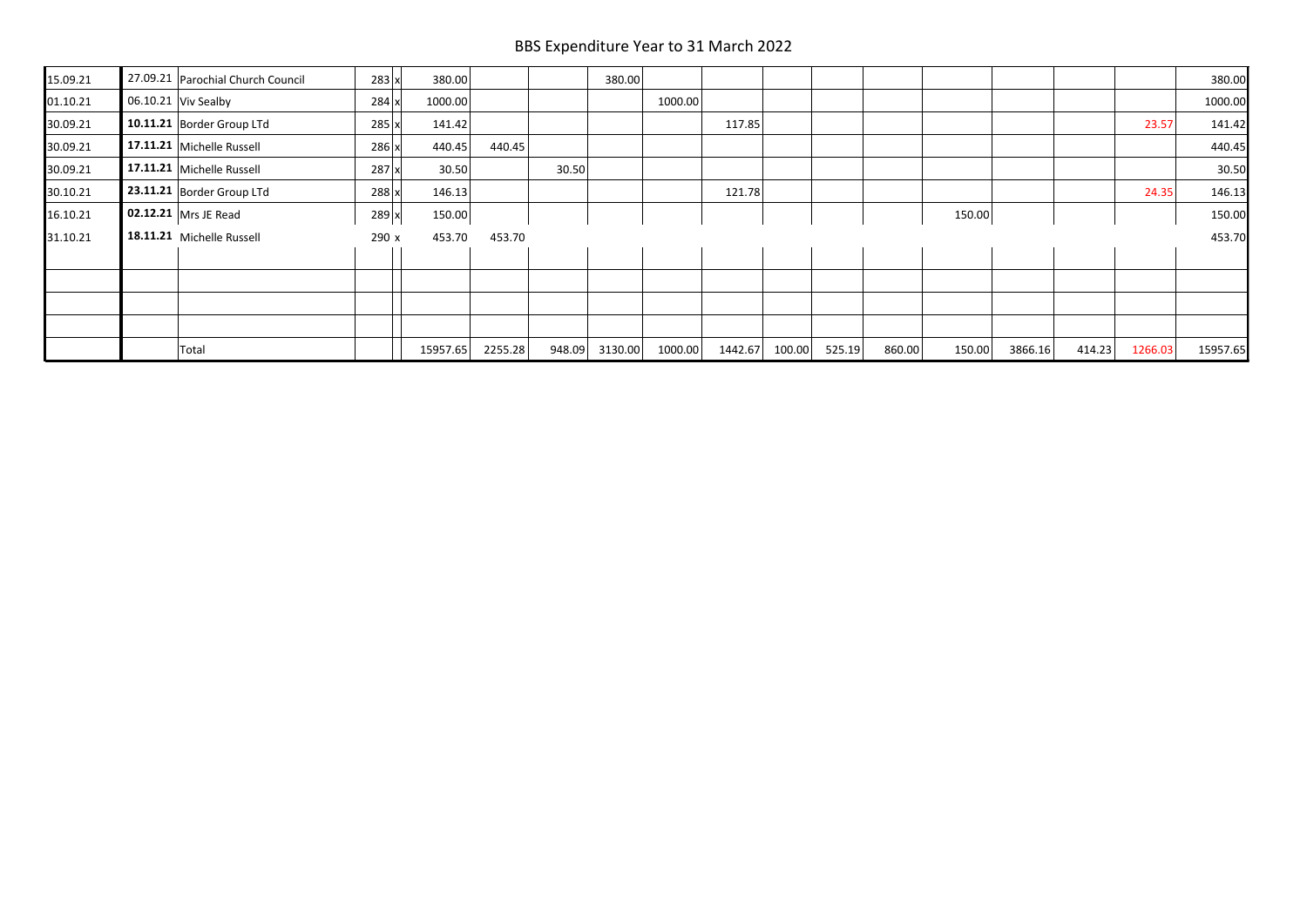|          | <b>DATE</b>       | <b>PAYEE</b>                                  | <b>CHQ</b>   | <b>TOTAL</b> | <b>STAFF</b>  | <b>GENERAL</b> |                 | <b>GENERAL EXTERNAL</b> | <b>PORTA</b> | <b>HALL</b> | <b>INSURE</b> | <b>GRASS</b> | <b>ALLOTMENT</b>           | <b>FIXED</b>  | <b>GENERAL</b> | <b>VAT</b> | <b>CHECK</b> |
|----------|-------------------|-----------------------------------------------|--------------|--------------|---------------|----------------|-----------------|-------------------------|--------------|-------------|---------------|--------------|----------------------------|---------------|----------------|------------|--------------|
|          |                   |                                               |              |              | <b>SALARY</b> | ADMIN.         | <b>GRANTS</b>   | <b>GRANTS</b>           | LOO HIRE     | <b>HIRE</b> |               |              | <b>CUTTING   MAIN/RENT</b> | <b>ASSETS</b> | MAIN.          |            | <b>TOTAL</b> |
|          |                   | Brought Forward                               |              | 15957.65     | 2255.28       | 948.09         | 3130.00         | 1000.00                 | 1442.67      | 100.00      | 525.19        | 860.00       | 150.00                     | 3866.16       | 414.23         | 1266.03    | 15957.65     |
|          |                   |                                               |              |              |               |                |                 |                         |              |             |               |              |                            |               |                |            |              |
| 17.11.21 |                   | 22.11.21 Michelle Russell                     | 291x         | 10.20        |               | 10.20          |                 |                         |              |             |               |              |                            |               |                |            | 10.20        |
| 17.11.21 |                   | 29.11.21 $ $ lan Rumney                       | $292$ x      | 1020.00      |               |                |                 |                         |              |             |               | 850.00       |                            |               |                | 170.00     | 1020.00      |
| 17.11.21 |                   | 24.11.21 Border Group Ltd                     | 293x         | 40.71        |               |                |                 |                         | 33.93        |             |               |              |                            |               |                | 6.78       | 40.71        |
| 17.11.21 | 26.11.21   Laurie |                                               | $294$ x      | 560.00       |               |                |                 |                         |              |             |               |              |                            |               | 560.00         |            | 560.00       |
| 17.11.21 |                   | 29.11.21 Kompan Scotland Ltd                  | $295$ X      | 3257.90      |               |                |                 |                         |              |             |               |              |                            | 2714.92       |                | 542.98     | 3257.90      |
| 17.11.21 |                   | 30.11.21 RBL Poppy Appeal                     | $296$ x      | 20.00        |               |                | 20.00           |                         |              |             |               |              |                            |               |                |            | 20.00        |
| 11.12.21 |                   | 23.12.21 City of Carlisle                     | $297$ x      | 61.80        |               |                |                 |                         |              |             |               |              |                            |               | 51.50          | 10.30      | 61.80        |
| 11.12.21 |                   | 23.12.21 City of Carlisle                     | $298$ x      | 61.80        |               |                |                 |                         |              |             |               |              |                            |               | 51.50          | 10.30      | 61.80        |
| 11.12.21 |                   | 21.12.21 Rocket Sites Ltd                     | $299$ x      | 114.00       |               | 95.00          |                 |                         |              |             |               |              |                            |               |                | 19.00      | 114.00       |
| 11.12.21 |                   | 17.01.22 Kompan Scotland Ltd                  | $300 \times$ | 2008.87      |               |                |                 |                         |              |             |               |              |                            | 1674.06       |                | 334.81     | 2008.87      |
| 11.12.21 |                   | 16.12.21 Michelle Russell                     | $301 \times$ | 453.70       | 453.70        |                |                 |                         |              |             |               |              |                            |               |                |            | 453.70       |
| 11.12.21 |                   | 17.12.21 Michelle Russell                     | $302 \times$ | 59.99        |               | 59.99          |                 |                         |              |             |               |              |                            |               |                |            | 453.70       |
|          |                   | void                                          | 303          |              |               |                |                 |                         |              |             |               |              |                            |               |                |            |              |
| 05.01.22 | 21.01.22 HMRC     |                                               | $304$ x      | 3.00         | 3.00          |                |                 |                         |              |             |               |              |                            |               |                |            | 3.00         |
| 05.01.22 |                   | 01.02.22 Michelle Russell                     | $305$ x      | 450.70       | 450.70        |                |                 |                         |              |             |               |              |                            |               |                |            | 450.70       |
| 26.01.22 |                   | 07.02.22 BBS Village Hall                     | $306$ x      | 650.00       |               |                |                 | 650.00                  |              |             |               |              |                            |               |                |            | 650.00       |
|          |                   | void                                          | 307          |              |               |                |                 |                         |              |             |               |              |                            |               |                |            |              |
| 27.01.22 | 10.02.22 HMRC     |                                               | $308 \times$ | 10.40        | 10.40         |                |                 |                         |              |             |               |              |                            |               |                |            | 10.40        |
| 27.01.22 |                   | 03.03.22 Michelle Russell                     | $309$ x      | 443.30       | 443.30        |                |                 |                         |              |             |               |              |                            |               |                |            | 443.30       |
| 28.01.22 |                   | 24.02.22 Carlisle Embroidary Ltd              | $310 \times$ | 120.50       |               | 106.75         |                 |                         |              |             |               |              |                            |               |                | 13.75      | 120.50       |
| 02.03.22 |                   | 15.03.22 North East Traffic Data Collection L | $311$ x      | 252.00       |               |                |                 |                         |              |             |               |              |                            |               | 210.00         | 42.00      | 252.00       |
| 02.03.22 |                   | 08.03.22   lan Rumney                         | 312x         | 120.00       |               |                |                 |                         |              |             |               |              |                            |               | 100.00         | 20.00      | 120.00       |
| 02.03.22 | 10.03.22 HMRC     |                                               | 313x         | 10.40        | 10.40         |                |                 |                         |              |             |               |              |                            |               |                |            | 10.40        |
| 02.03.22 |                   | 04.04.22 Michelle Russell                     | 314          | 443.30       | 443.30        |                |                 |                         |              |             |               |              |                            |               |                |            | 443.30       |
| 02.03.22 |                   | 08.03.22   lan Rumney                         | 315          | 4000.00      |               |                |                 | 2898.36                 |              |             |               |              |                            |               |                | 1,101.64   | 4000.00      |
| 30.03.22 |                   | 04.04.22 Michelle Russell                     | 316          | 443.30       | 443.30        |                |                 |                         |              |             |               |              |                            |               |                |            | 443.30       |
|          |                   |                                               |              |              |               |                |                 |                         |              |             |               |              |                            |               |                |            |              |
|          |                   | Total                                         |              | 30573.52     | 4513.38       | 1220.03        | 3150.00         | 4548.36                 | 1476.60      | 100.00      | 525.19        | 1710.00      | 150.00                     | 8255.14       | 1387.23        | 3537.59    | 30573.52     |
|          |                   |                                               |              |              |               |                |                 |                         |              |             |               |              |                            |               |                |            |              |
|          |                   |                                               |              |              |               |                |                 |                         |              |             |               |              |                            |               |                |            |              |
|          |                   |                                               |              |              |               |                |                 |                         |              |             |               |              |                            |               |                |            |              |
|          |                   | Carried forward                               |              | 30573.52     | 4513.38       |                | 1220.03 3150.00 | 4548.36                 | 1476.60      | 100.00      | 525.19        | 1710.00      | 150.00                     | 8255.14       | 1387.23        | 3537.59    | 30573.52     |